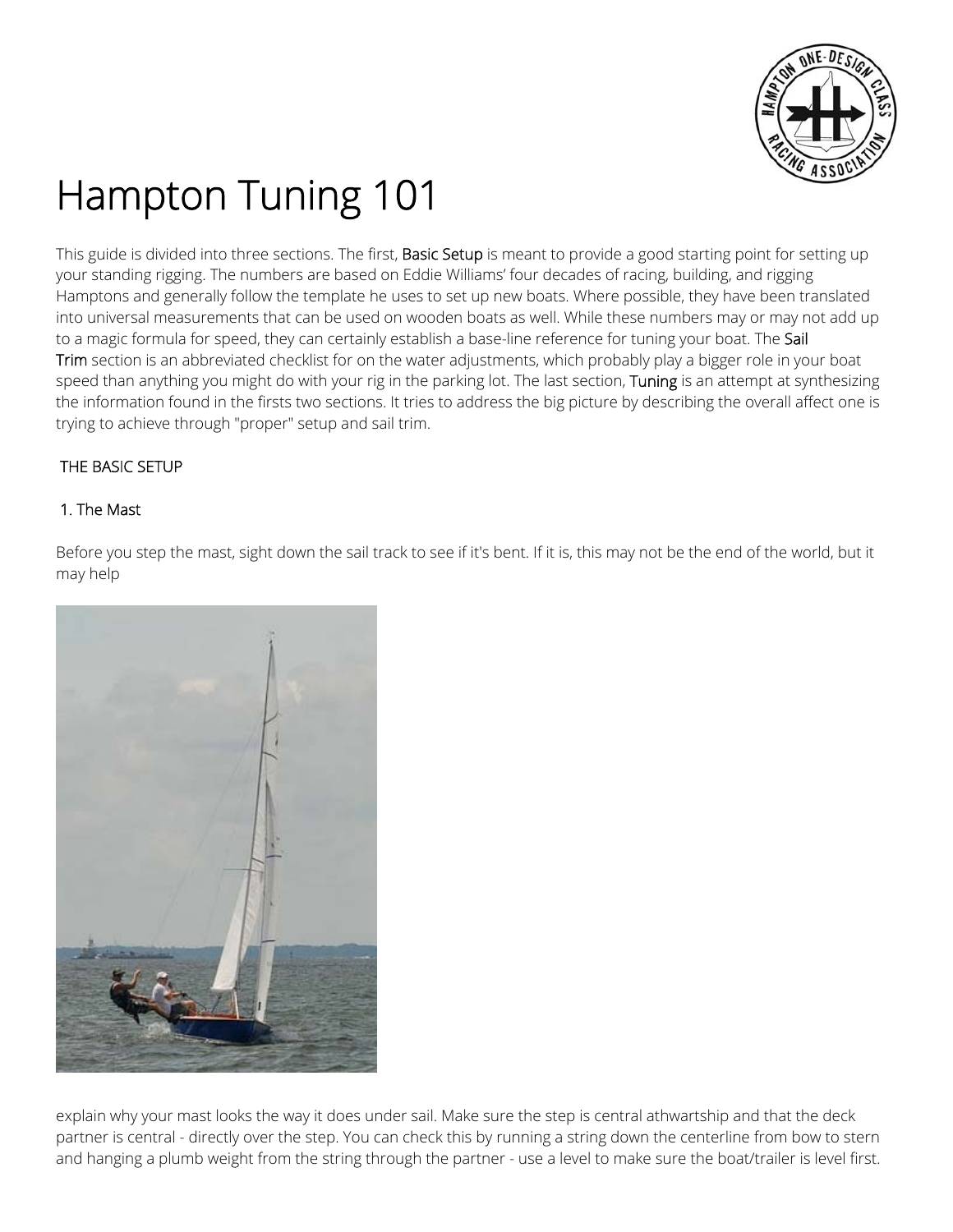This would also be a good time to check the position of the shroud/deck connection: they should be equidistant from the centerline and the same distance from a fixed point on the bow (see reference numbers below).

If you know all these things early, you may be able to tune around certain asymmetries, or at the very least you will know why other measurements don't add up. This could also keep you from misdiagnosing things you see on the water and help provide answers to questions that come up later in the process.

# **Spreaders**

## Length (Poke)

The length of the spreaders determine the amount of athwartship bend you get in the middle of the mast. Spreader poke is the significant variable that is effected by spreader length. "Poke" describes the athwartship deflection of shroud by the spreader. The longer the spreader, the more the more the shroud is poked out of a straight line from deck to hound when viewed from astern. The more poke the stiffer the spar gets athwartship around the spreader bracket area. Eddie Williams of Hampton Boat Works delivers new Hamptons with spreaders that measure 19.25 inches from the shroud wire to mast wall (shortest distance). Eddie Williams is shooting for neutral spreader poke with this length. Neutral spreader poke means that the length of the spreader is such that it does not shift the shroud out of a straight line from the hound to deck. You can check this visually by holding the trapeze hook at the shroud/deck intersection and then looking up at the spreader tip. The trapeze wire will give you a visual reference point to see how much the spreader length is deflecting the shroud from a straight line. Others who have optimized for light air have used longer spreaders, in the 21 inch range. You also may want to use this length if you have the higher Superspar hounds location discussed below.

# Angle- (Sweep)

The fore/aft angle the spreader makes at the bracket determines the stiffness of the mast fore/aft. Eddie Williams likes to start with neutral spreader sweep. "Neutral spreader sweep" means that the fore/aft angle the spreader makes coming out of the bracket does not deflect the shroud fore or aft of a straight line. On a glass boat, you can get in the ballpark by measuring the distance between spreader tips. This should be 36" with 19.25" spreaders. Visually, the sweep should appear neutral when sighting up the shroud when rigged. Once again you can check this with the trapeze wire. The trapeze wire gives you a reference point for checking the spreader sweep. If the tip and trap wire are adjacent, then you have neutral sweep. If the tip is forward of the trap wire, you have negative sweep, and mast will bend less fore and aft in the middle. If the tip is behind the trap wire, you have positive sweep and will be inducing a some bend/softening the middle of the mast. Light air specialists sometimes start out with some positive sweep to help induced pre-bend. Other Spar Measurements (for the hard core do-it-yourselfer)

- Headstay/jib halyard shive above deck 18' 6"
- **Shroud hounds above deck 18' 6"**
- Trapeze hounds above deck 19' 3.5"
- **Spreader Bracket above deck 7' 8"**
- Headstay length 20'2" on glass boats

(try 20' 3 1/2 on wood boats, I have found that the stem fitting on glass boats provides a higher attachment point than most wood boats)

The Superspar masts from the Sindle era had significantly higher hounds (19'2") with the same headstay/jib halyard attachment. If you have this rig, it can work (it's won several National Championships). By stiffening the top athwartships and helping to induce more even prebend, it can be fast in light air. The longer 21" spreaders mentioned above work well with this mast's higher hounds location because they create roughly the same amount of poke as you get with the shorter spreader/lower hound combination. Although this rig can work, I would stick with Eddie's numbers if you are starting from scratch with a new mast.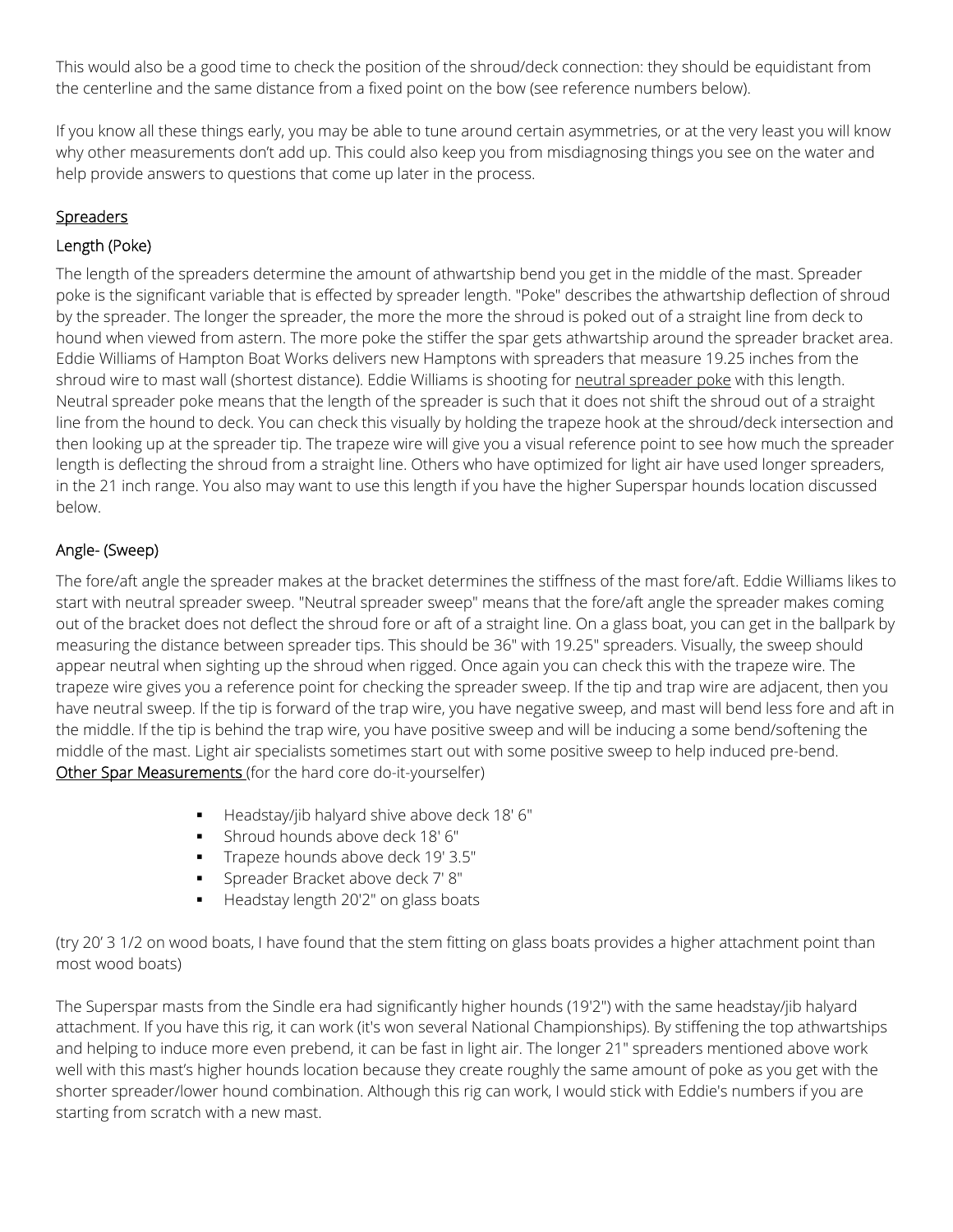#### 2. Mast Heel Position

The short answer for B.O.W. and Hampton Boat Works boats is "aft pin in third hole from the back." For wooden boats this same position works out to the following measurements: 7 11/16" from CB pin to aft edge of mast or 10'10" from transom corner to the vertical extension of the pin. This measurement was as hard to take as it is to describe, so take it with a grain of salt.



#### 3. Shroud Position at Deck

9'2" aft from front of stem head.

Roughly 2'8" from centerline out to shroud.

Roughly 2 N " in from outside edge of a fiberglass boat.

#### 4. Athwarships Mast Position

Once stepped, make sure the mast is even athwartship. You can do this by measuring the distance of the mast tip from each rubrail. Hook up the shrouds and headstay with moderate tension. Hoist a tape measure on the mainhalyard, and then check the measurement on each rubrail, at the same point on each side (you can use the back of the shroud track or any two spots on the rubrail that are equal distance from the bow). The measurements should be the same. If they are not, it may indicate that the tip is closer to one side than the other. This could indicate any one of four problems: 1) the shrouds are not the same length; 2) the mast step is not centered; 3) the mast partner is not directly over the step (yes, this can happen on wood or glass boats); 4) the mast is bent (but you already knew this). Next, sight up the sail track with your eye next to the spar and make sure the mast is straight in column. If it is not, this could indicate several combinations of the four problems listed above, or more likely, one of the following additional problems: 1) the spreaders aren't the same length/sweep; 2) the shroud tension is not the same. Don't get frustrated, lots of rigs will flunk parts of these tests. Even if you don't iron out all of these things at once, knowing what is going on with each variable can help you tune around the imperfection.

To ice the cake, make sure the mast does not twist in the step, this will throw off your spreader settings and hence mid bend control. Finally, make sure you don't have too much play in the partner. A sloppy partner will let the mast tip fall off to leeward, depowering the rig, hurting pointing, especially in a wooden boat where the step is deeper in the boat.

#### 5. Rake

Rake can be measured by hoisting a tape measure on the main halyard to the black band and then seeing where the corner of the transom intersects the tape. Measure rake with the mast straight fore and aft. In other words, make sure the ram is not prebending the mast, this moves the tip aft and will throw off the measurement. A standard measurement here is 25'1" measured at the transom corner. If you want a ball park rake measurement that is independent of mast heel position, hang a plumb weight on the main halyard. This pure rake angle measurement should be about 19" from the weight to the gooseneck. This measurement allows you to measure rake even if you decide you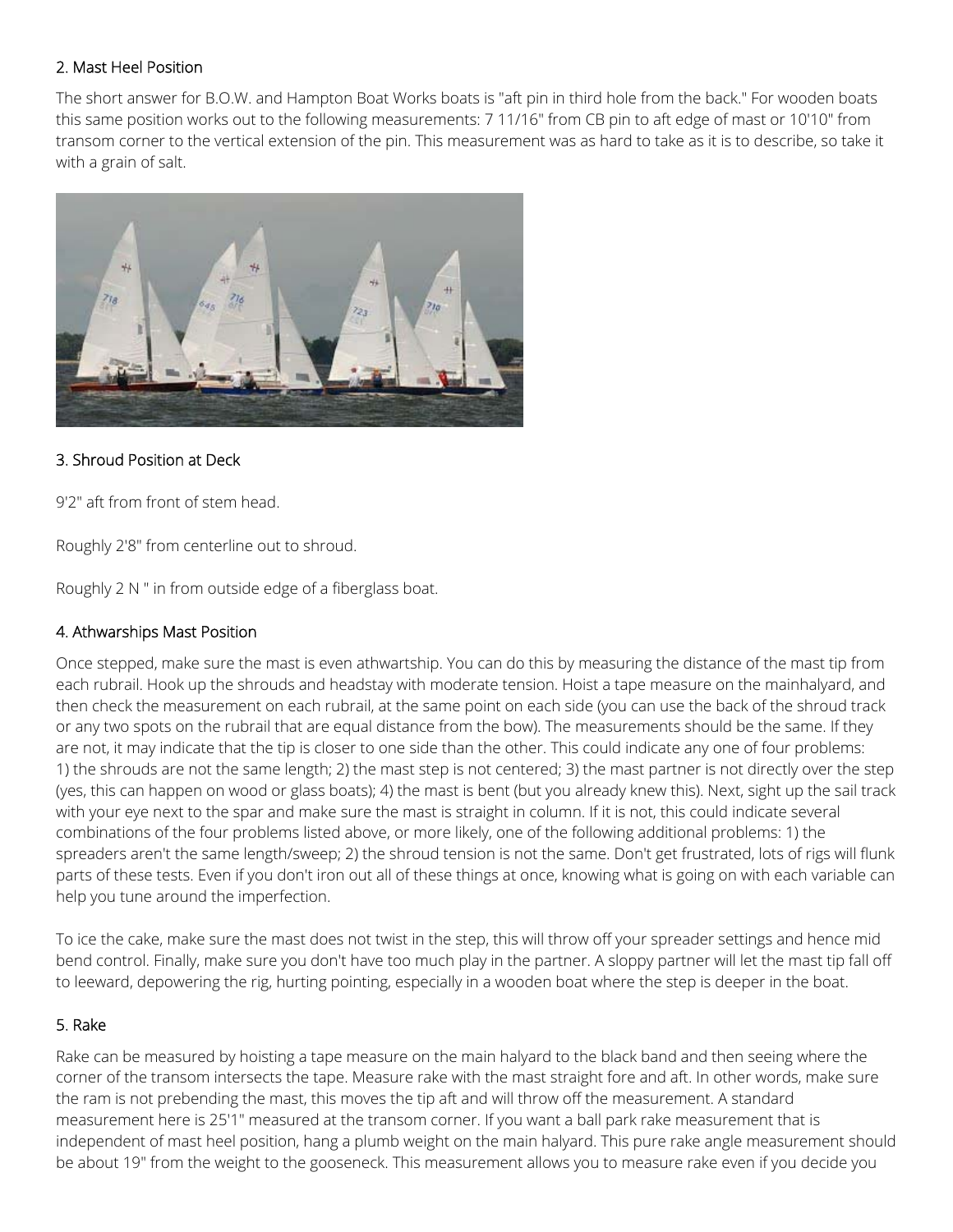want your heel in a different position. Remember, if the heel position is different, comparing the distance from mast tip to transom corner will not be helpful. If you are trying to copy the standard set-up, make sure your heel is in the standard "third hole" from back position, then just measure rake at the transom.

# 6. Rig Tension



Eddie Williams starts out with 140-175 lbs of parkinglot rig tension. (measured with a Loos II tension gauge on 2.5mm dyform wire). I don't know how helpful these numbers are, but for the curious, I have about 100lbs in the parking-lot when setup for light air. There are so many variables that this light air number doesn't mean much. For heavy air I have found numbers that I think may be too high, over flattening the jib. This is the only time I have found rig tension a helpful tuning variable in the Hampton.

## 7. The Centerboard

The centerboard pin should be 10' 2M from the outside edge of the deck at the transom, measured horizontally to the vertical extension of the centerboard pin.

If you have a plastic boat, you have nothing to worry about, the pins are all in the same place. Most wooden boats are in the ball park, but if you are tuning a woody, you should check this and keep any variance in mind as you look at the other related measurements (mast rake and step measurements are only significant to the extent that they reflect are certain relationship between the sail plan and the foils).

## 8. Jib Leads

The standard jib track makes a 9 degree angle from the centerline of the boat. For us non-math majors, a nine degree line can be found by holding a line attached to the bow 9 1/2" out from the centerline, measured at a point on that line 5 feet aft of the stem. This measurement shows where the standard jib track lies. A good starting place for the leads is around 84"-86" from the stem.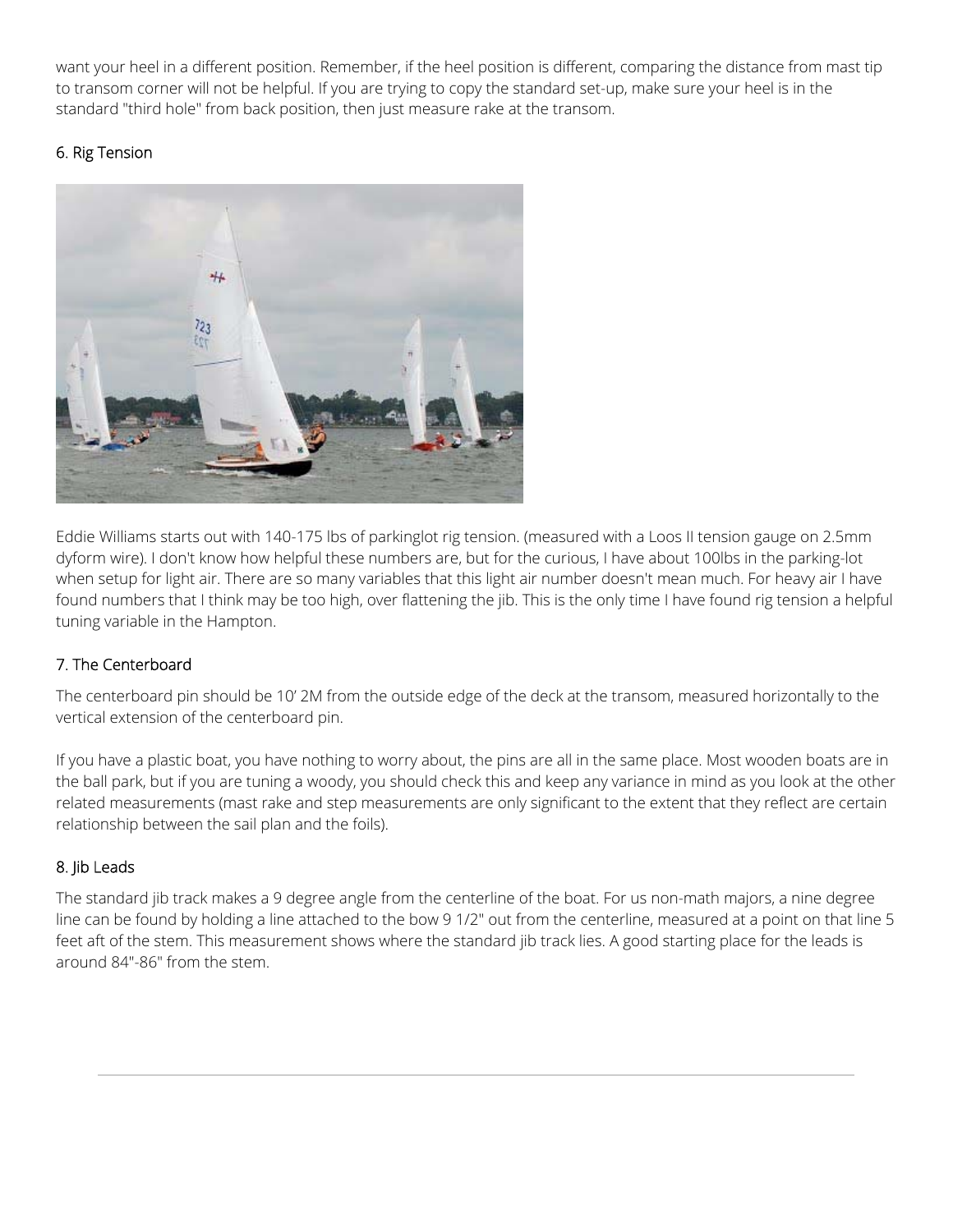#### SAIL TRIM

#### 1. Mainsheet

This is the Hampton's throttle and should be adjusted regularly for max speed. In light air you need to keep the leech twisted open, so be careful not to over trim.

When the breeze fills in a bit, the idea is to keep the top batten parallel to the boom. Under 7 or 8 knots, you can use the top leech telltale. It should be flying 70% of the time. If it flies all the time, you need more leech tension so try more sheet. If it stalls more than 70% the leech is too tight, ease the sheet and make sure the vang is loose.

Above 8-10 knots the top telltale will fly all the time even when over trimmed, so here you just try to keep the top batten parallel to the boom. This wind range is where you will transition to using the vang rather than the mainsheet to control leech tension. In breeze I use the vang to control leech tension and the sheet to move the boom in and out - without changing your sail shape. In boats with the midship traveler, the mainsheet remains an important control for the leech tension. It also helps control the headstay tension. With this type of mainsheet system, set your mainsheet/vang for proper leech tension (noting the effect on the headstay) then use the traveler to play the boom in and out in the puffs.

#### 2. Boom Vang and Ram

In light air, prebend with the ram (up) and make sure the vang is completely slack.



In medium conditions, fix the ram in the neutral position and trim the vang until the top batten is parallel to the boom. If you don't like to sail with your head pressed next to the boom, you can use your leech telltales. Vang on until they are stalling about 70% of the time, less for more speed, more to squeeze someone off, or sail next to Charlie McCoy. In particularly smooth water you can trim it hard enough to hook it about 5 degrees to windward for more point without loosing speed. Obviously the vang and ram work together to control the leech tension. As a general rule if you have speed with no pointing, try more vang (and/or more down ram) both of these adjustments will tighten the leech. If you have pointing with not enough speed try easing the vang (and/or ease the down ram) these adjustments will both ease the leech.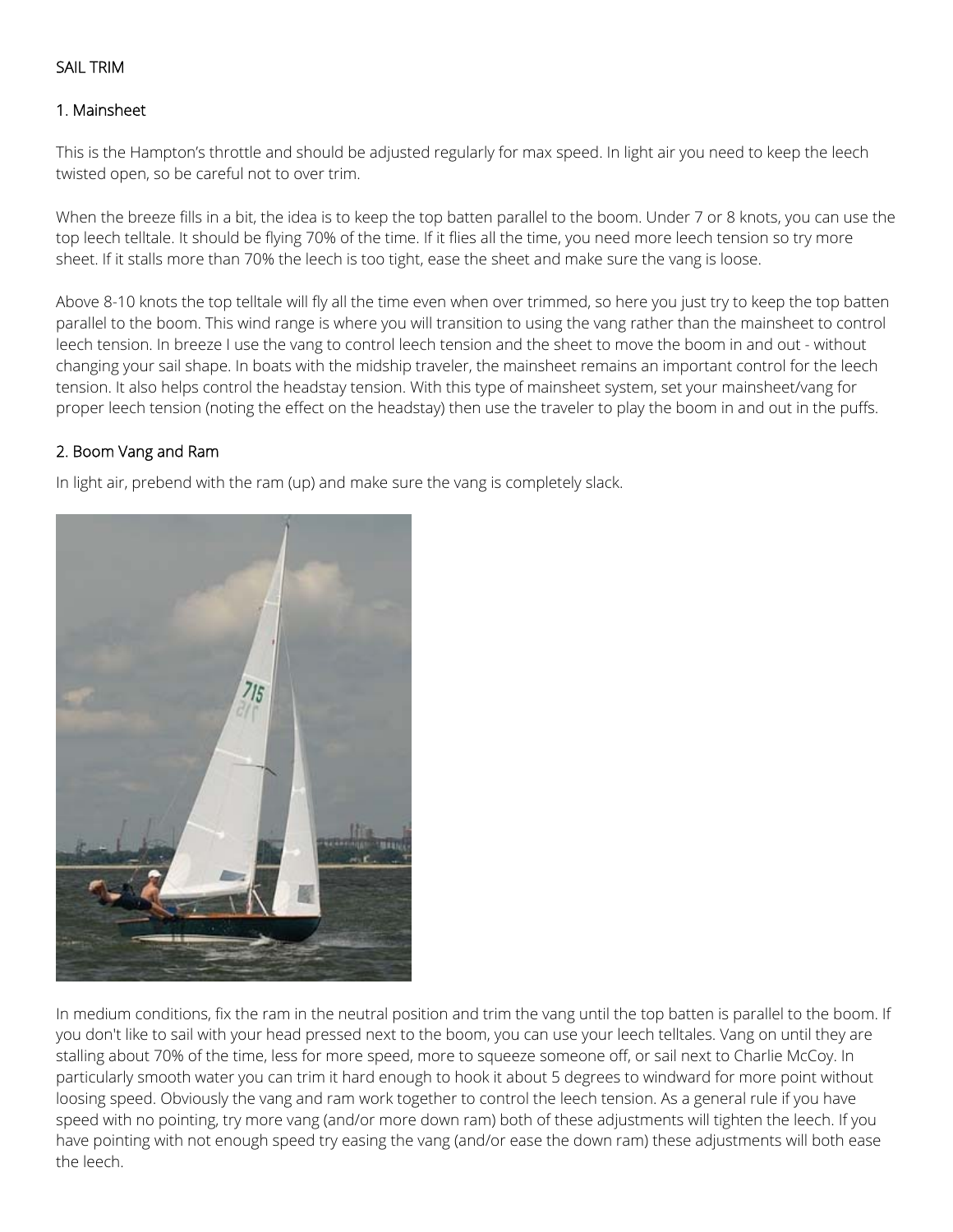## 3. Main Cunningham

This should be slack up to about ten knots. Above 10 kts tighten enough to remove wrinkles along the luff. When it's blowing the dogs off the porch, you can crank on it to move draft forward and depower leech.

## 4. Outhaul

In light air, tight to get main draft aft and open the slot.

In medium conditions: Theoretically this is when you could loosen it, but I have never had Hampton sails that let me do that.

## 5. Jib Luff Tension

Tighten just enough to remove wrinkles for the given conditions.

#### 6. Rig Tension/Jib Halyard Tension

Rig tension or jib halyard tension can be used on any Hampton, whether you have fancy adjustable shrouds, or just several different swage balls on your jib halyard. The difference here between the simple and complex rigs is just ease of adjustment underway. Either way you are rigged you can accomplish the same thing. In light air you want some jib luff sag. This is not sail cloth tension along the luff, but rather how far the whole luff of the jib sags to leeward of a straight line. This gives the jib a slightly fuller entry and twists the leech off, providing more power and, in the really light stuff, keeps the flow attached and the slot open. Also, by dropping the luff to leeward and keeping the leech in the same place you effectively rotate the jib away from the apparent wind, reducing the sail's angle of attack. This allows you to point the boat higher, even though you have a rounder jib entry. As the wind builds from 1-3 knots to 5-7 in flat water the round entry and open leech will hurt your pointing and you will need to start to add some tension to reduce the jib luff sag. This will move the draft aft, flatten the entry and close the jib leech a bit to optimize your pointing. If there is lots of chop, leave it looser longer than you would normally. As the breeze builds just continue to add tension to maintain the same jib luff sag that was optimal at 7 knots, (1.5-2.0").

## 7. Jib Sheet Tension

Yes, this is a tuning variable. Mark your sheet it so you can tell what your crew is doing with it. Ease for speed, tighter for height.

## TUNING - the big picture

OK, we are on page seven of the "tuning" guide and we haven't even gotten to tuning. There is really not much to add here, other than to try and put the first two sections into perspective. "Tuning" to me is just the process of optimizing the combination of the variables presented in the first two sections, Setup and Sailtrim. The optimal combination is one that achieves the "right boat balance". Correct balance is really the bottom line, this balance is most of what you are trying to achieve through proper rig setup and sailtrim.

This is why different setups and sailtrims can both be really fast. Different combinations of the setup and trim variables can be combined to create good over all tune. In other words, like most things in life, there is more than one way to do it "right". I personally don't feel that any of the dimensions in the first section, by themselves, are critical. In fact, my own experience is that they are not. I have had my ass kicked by all different kinds of setups. What is important to good tune is good overall boat balance. The numbers here are simply some that have yielded well balanced boats for some very good helmsmen.